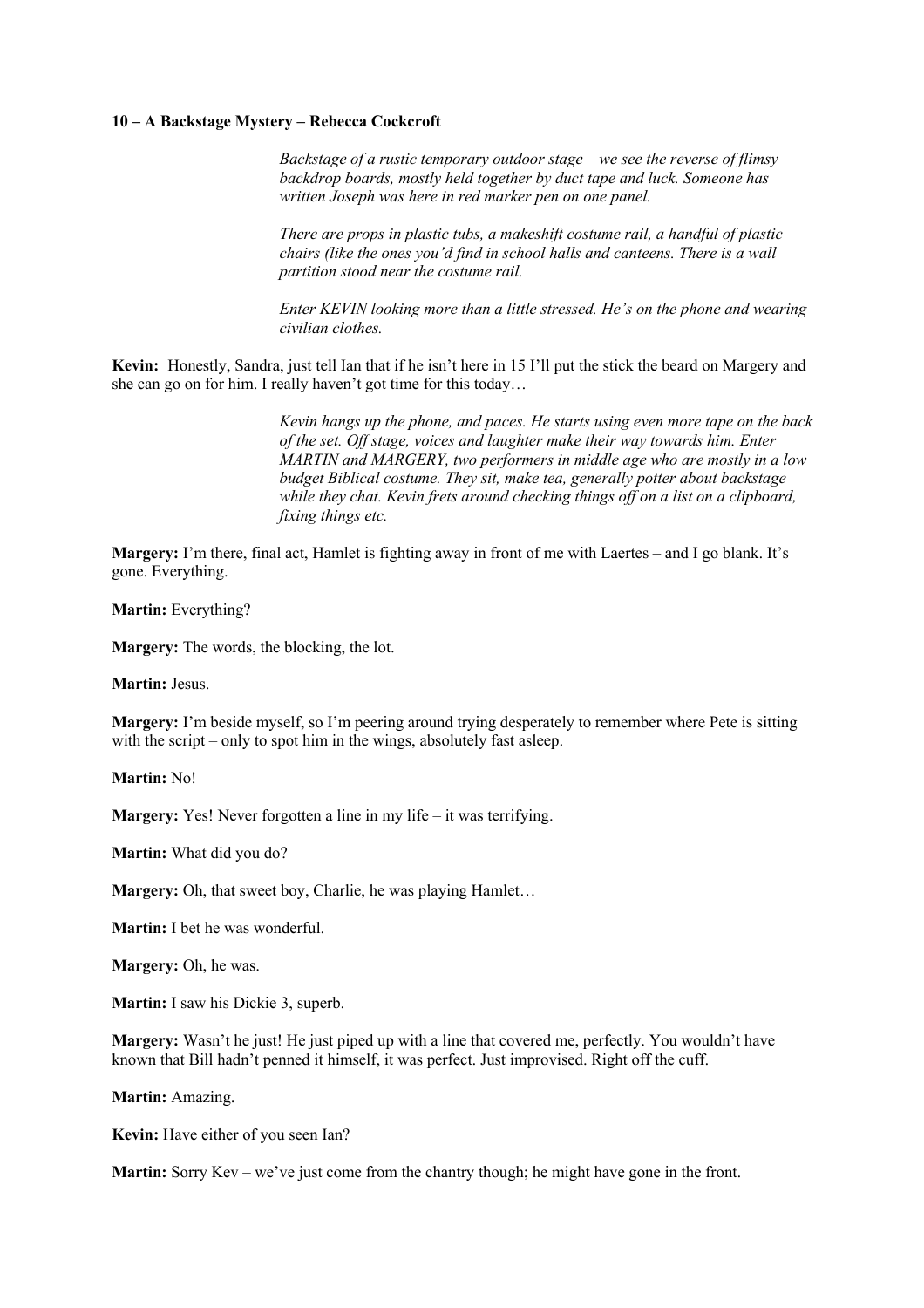**Kevin:** The front? I told him to meet us at the yard… Oh, I don't know why I bother! **Margery:** Because you care, Kevin. **Kevin:** I do care. You're quite right, Margery I do care. Too much. And much more than Ian it seems. **Martin:** He's always late. It's his thing. He's such a diva. **Margery:** Oh, lord, do you remember that tour we did – gosh it must have been early 90s – **Martin:** Tempest. **Margery:** No, Ian wasn't in Tempest. You're thinking of Andrew. **Martin:** Of course. **Margery:** Much Ado! It was Much Ado. **Martin:** I didn't do Much Ado. **Margery:** Yes you did, you were Don Pedro. **Martin:** Was I? **Margery:** Yes! **Martin:** I don't remember that. **Margery:** You were fabulous. **Martin:** I came to *see* Much Ado. Chester. **Margery:** Oh. Maybe you weren't in it then? **Martin:** No. **Kevin:** Do either of you have an alternative number for Ian? His phone is just ringing out. **Margery:** Sorry darling, I don't have his number at all. **Martin:** *(pulls his phone out of a hidden pocket in his robe)* I've got one that ends in 97? **Kevin:** No, that's the one I've got. **Margery:** Since when does your robe have pockets? **Martin:** Elaine sewed them in for me. They're very handy. **Margery:** Do you think she'd do some for me? **Martin:** If you ask her nicely. **Margery:** What were we saying? **Martin:** Tempest.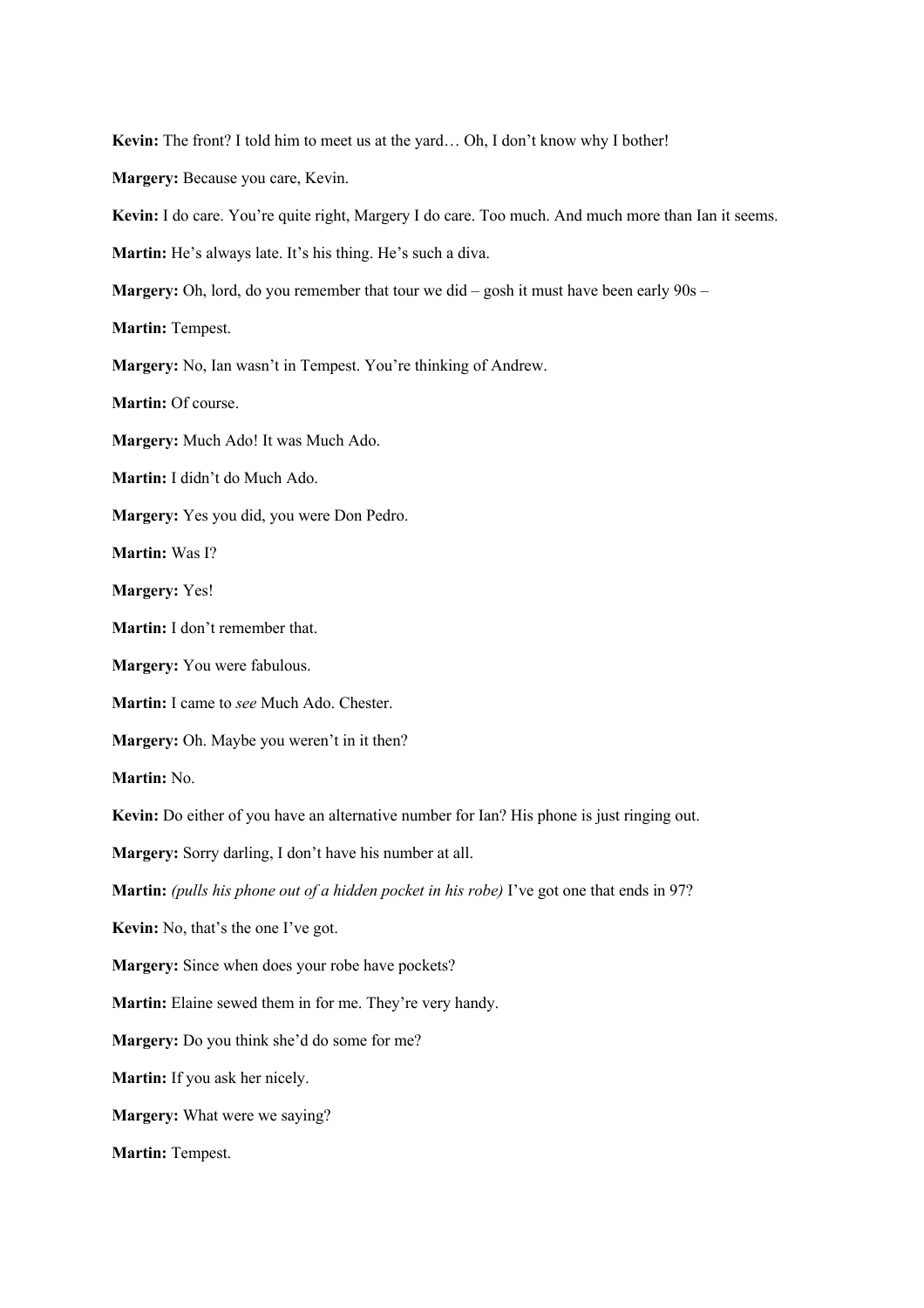**Margery:** No, Ian, Much Ado.

**Martin:** Right.

**Margery:** Oh, you should have seen him then – he'd just done some expensive and useless workshop at some London school for acting, and we were treated to a nightly masterclass, according to him. Poor James Owen, do you remember him? He was playing Benedick so well, and then Ian came along with his acting tips and set the poor lad into fright.

**Martin:** What happened to him? I don't remember the last time I saw him in anything.

**Margery:** He gave it all up. I don't blame him, that entire tour was a shit show.

**Kevin:** Do I need to remind you where we are, Margery?

**Margery:** Sorry Kevin.

**Kevin:** If he's not here by twenty to, I'm going to have to go on.

**Martin:** He'll be here.

*Giggling off stage*

**Martin:** Ah, the lovebirds are back I hear.

*Enter Kelly and Jacob, two late-teen/20 somethings, who are a little giddy with each other, in civilian clothes.*

**Kelly:** Hi guys. We brought snacks. Martin, the Monster Munch are for you.

**Martin:** You remembered?

Kelly: You're welcome. Kev, I got you some Pringles – these ones, ok?

**Kevin:** Perfect.

**Jacob:** And for the good lady Margery-

*Jacob goes down on one knee, raising aloft a packet of Chicken crisps*

**Jacob:** The very last packet of Chicken crisps in the whole of the shitty little newsagent a mile down the road.

**Kevin:** Language.

**Jacob:** Sorry.

*Margery places her hand on Jacob's head, as if to bless him.*

**Margery:** You are a saint, Jacob.

**Kelly:** There was quite a little queue forming at the gates. The Vicar was there, but I think running a box office might be a bit out of his range.

**Kevin:** I'll pop up when Ian gets here.

**Jacob:** God, is he – sorry Kevin, language, I know. Ian's late then?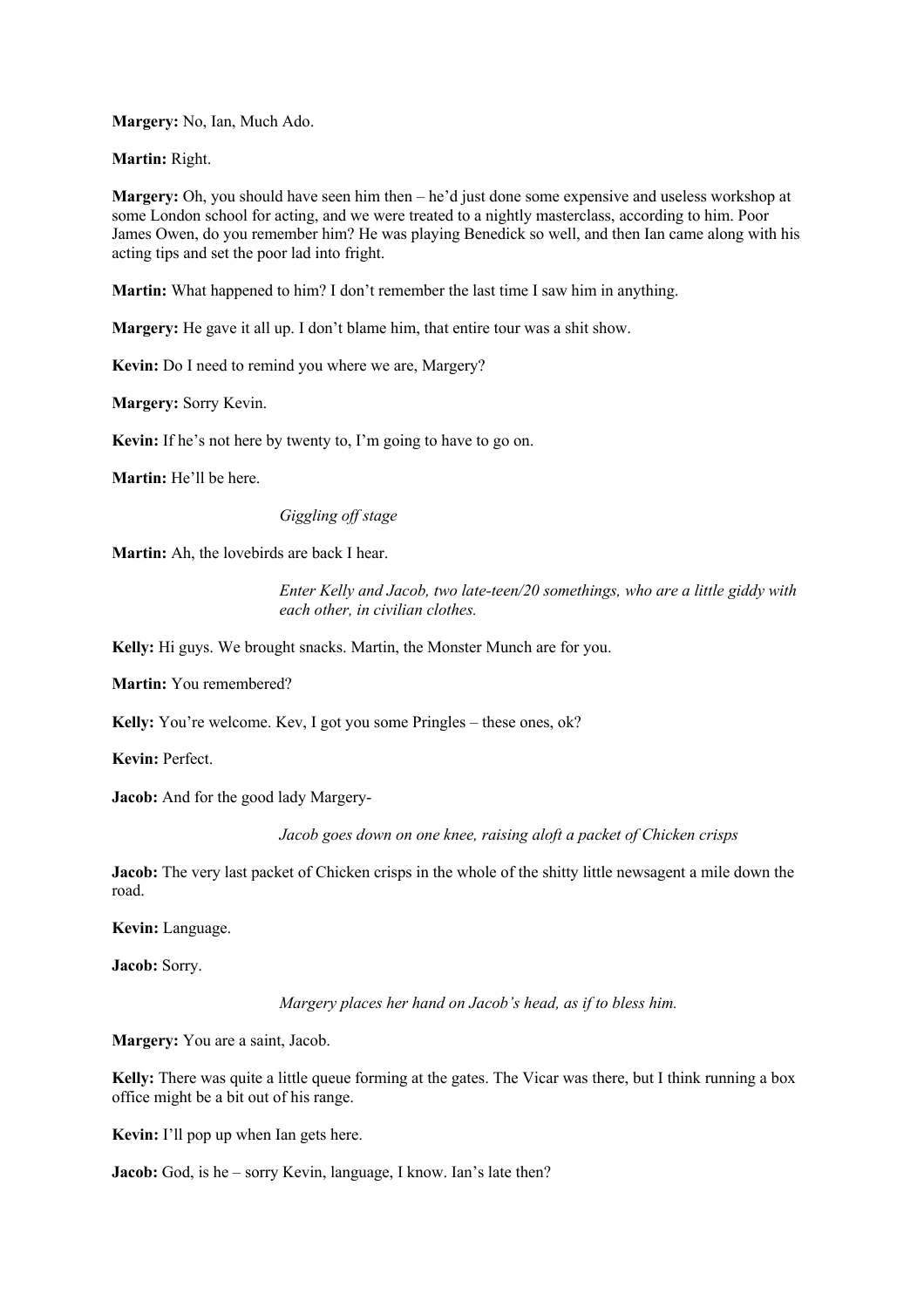**Kevin:** I can't get hold of him. Sandra is keeping an eye out.

**Jacob:** I mean, why change the habit of a lifetime...

**Kevin:** I'm going to get the robe on – just in case. I'll have to go on with a script, obviously…

*Kevin goes behind the partition and puts on a tatty, old, badly fitting robe that looks like it has seen better days.*

**Martin:** Let's not jump to conclusions. During Faust he turned up with seconds to go and still knocked it out of the park.

**Jacob:** What a prick – *(Kevin glares at him)* sorry!

**Kelly:** What's the plan for tonight then Marg? You coming with me to check out that nightclub under the hotel?

**Margery:** You try and stop me, darling! Shots are on me.

**Kelly:** Here, your knot's all getting frayed – let's have a look at you.

*Kelly sorts Margery's knot, as Jacob digs his costume out of the rack.*

**Jacob:** That stain came out alright, didn't it?

**Martin:** I tell you, there is nothing Elaine can't do with fabric.

**Jacob:** I did offer to pay to get it sorted.

**Martin:** Hardly your fault that the blood of Christ ended up in your lap.

**Jacob:** And handy that Margery had that bottle of white stashed in the props box…

**Kevin:** She did what?

**Margery:** If you're going to be playing with actual red wine on stage, Kevin, you're going to need some white on hand, just in case of accidents. Or bad audiences.

> *Jacob starts to get dressed, simply by stripping off – he's got a good physique, and Kevin, Margery and Kelly both have trouble not noticing it…*

**Kelly:** *(shaking herself out of her slight stupor)* There we go Marg, that knot's looking much tidier.

**Margery:** Thank you darling. Kevin, can I get a time check?

**Kevin:** It's twenty-five to.

**Kelly:** Shit, I'd better get changed.

**Kevin/Margery:** Language.

**Kelly:** Sorry.

*Kelly grabs her robes, and finds an excuse to need to touch Jacob to move him out of the way as he's still mostly parading around in his boxers, and she moves behind the partition.*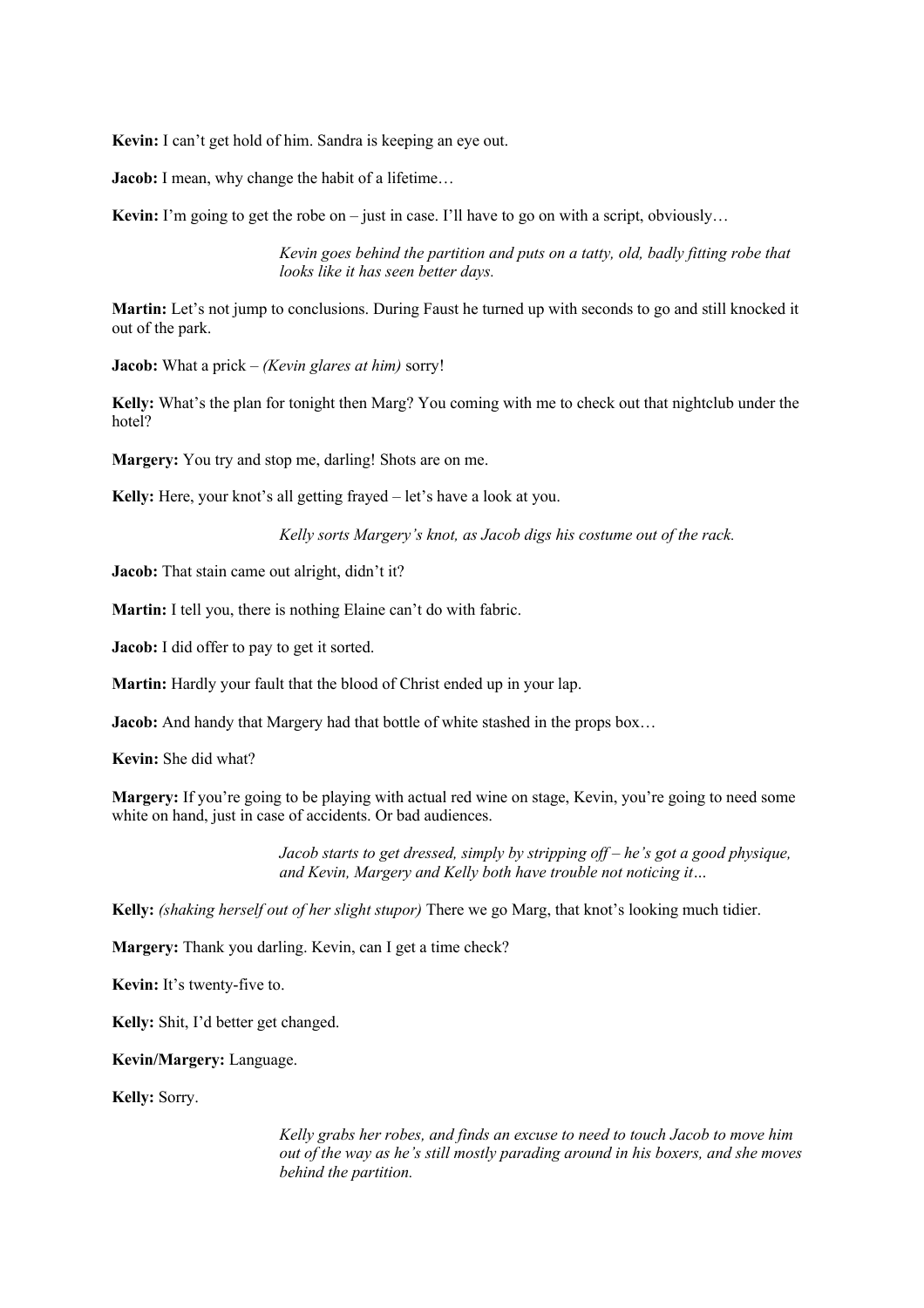**Jacob:** My Gran's coming to see it today.

**Margery:** Oh how lovely!

**Jacob:** She's not the religious type. Not into God or anything. But she said she'd come along anyway, as she's only round the corner.

**Margery:** Oh now that will be nice.

**Martin:** Phil and Frances from the Hart said they'd see if they could make it.

**Margery:** That reminds me, Colette and the WI girls are planning on popping out as well.

**Kevin:** Please tell me you haven't comped tickets for them all? We could actually do with some takings at the end of this…

**Margery:** Oh! No, of course not. Although I did say that if Barbara brought some of her Victoria sponge, we might sneak her in for free?

**Kevin:** Payment in cake is still payment I suppose… Has anyone seen the beard glue?

*Kelly steps out from behind the partition now in her robes*

**Kelly:** How do I look?

**Jacob:** You've got something-

*Jacob very smoothly removes a piece of cotton from Kelly's hair. She blushes a little.*

**Jacob:** There. Now you're perfect.

**Kelly:** Thank you.

Martin: Ok, you two, save it 'til after the show!

**Kelly/Jacob:** What/we're not…

**Kevin:** Ok, it's twenty-to, I need to get the beard on, or it'll never set in time. Martin, would you give me a hand?

> *Throughout the next section, Martin kneels in front of Kevin and begins to apply his fake beard.*

**Margery:** Why do you keep hiring Ian, darling? He's a total nightmare.

**Jacob:** Probably because he's good, right?

**Kevin:** He's very good.

**Jacob:** Can I pinch a Pringle?

**Kevin:** Help yourself. I can't eat any more anyway, I'd get crumbs in my beard.

**Kelly:** Who first decided that God would have a beard?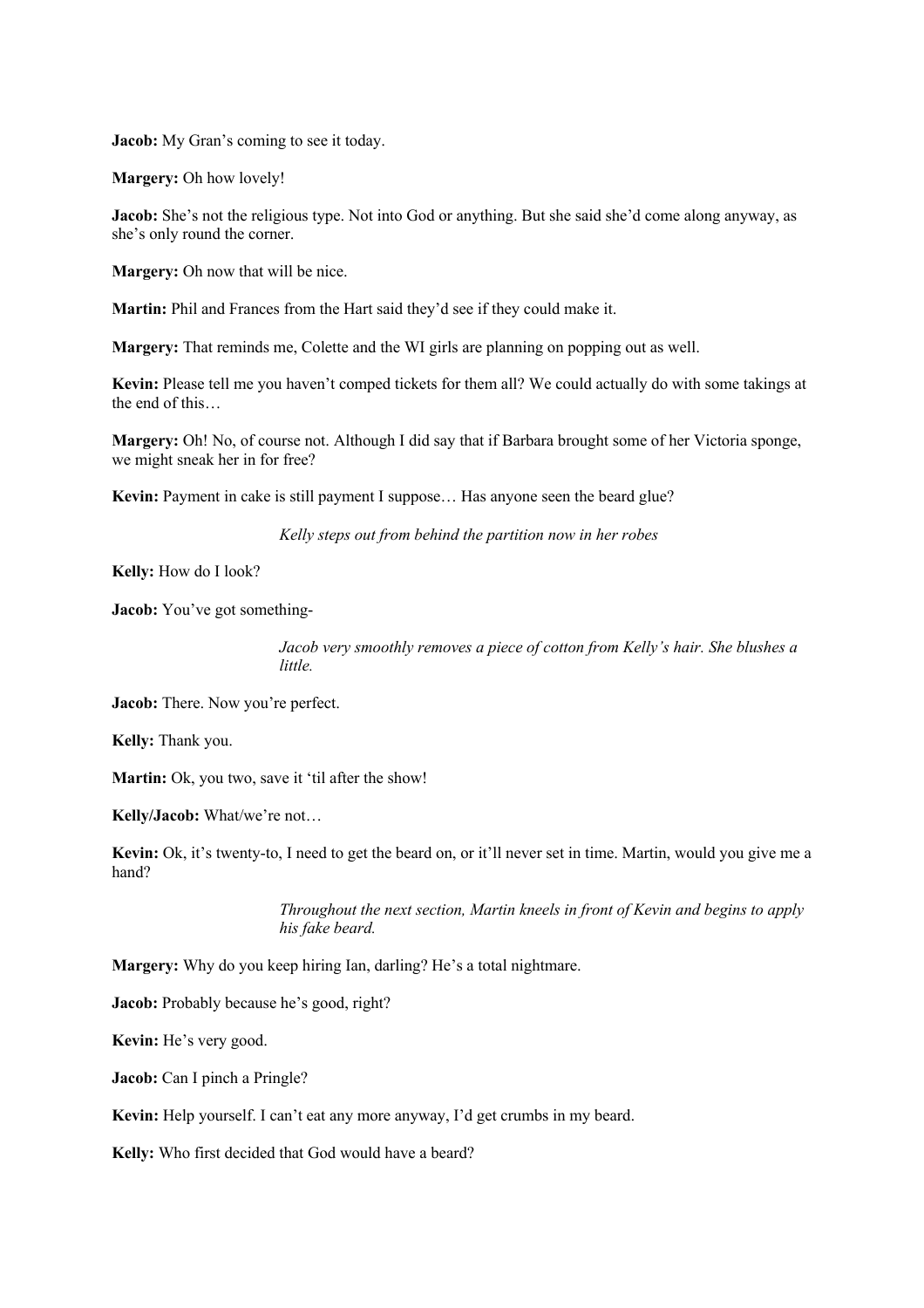**Martin:** Probably the same people who decided that Jesus was white.

**Margery:** Let's not start that argument again, here of all places. Kevin, I think you look very fetching with the beard, and I have no doubt of your turn here this afternoon being a marvellous one.

**Kevin:** I've not had to go on before.

Martin: You'll be fine, mate. You've got the script?

## *Kevin waves his clipboard in the air*

**Martin:** And it's just reading, really. You're not in the tableaus, you're not in the scenes, you're not in the big dance number…

*Kevin laughs*

**Martin:** I'm quite excited to be getting up on stage with you if I'm honest.

**Margery:** You might find you catch the bug for it, then Martin will be out of a job!

**Martin:** Good point, maybe you should stay in the wings!

*Martin pats Kevin's arm jovially and laughs. Kelly peers gingerly around the edge of the set.*

**Kelly:** The audience are coming in now.

**Kevin:** Ok, so have we got everything we need? Props?

*Jacob lifts a prop snake and prop apple up*

**Jacob:** Check.

**Kevin:** Costumes?

**All:** Check

**Kevin:** Ok then.

*A beat.*

**Kevin:** I'm quite nervous, actually.

**Margery:** Oh darling, there's really no need. You know this show better than all of us, you're going to be fine!

**Kevin:** I don't think I can do this.

**Martin:** Yes you can. Once you're out there and you've got your first line out, that's it, boom! You'll have that audience of God-botherers eating out of the palm of your hand.

**Kevin:** You think so?

**Martin:** I do.

**Kevin:** I don't know…